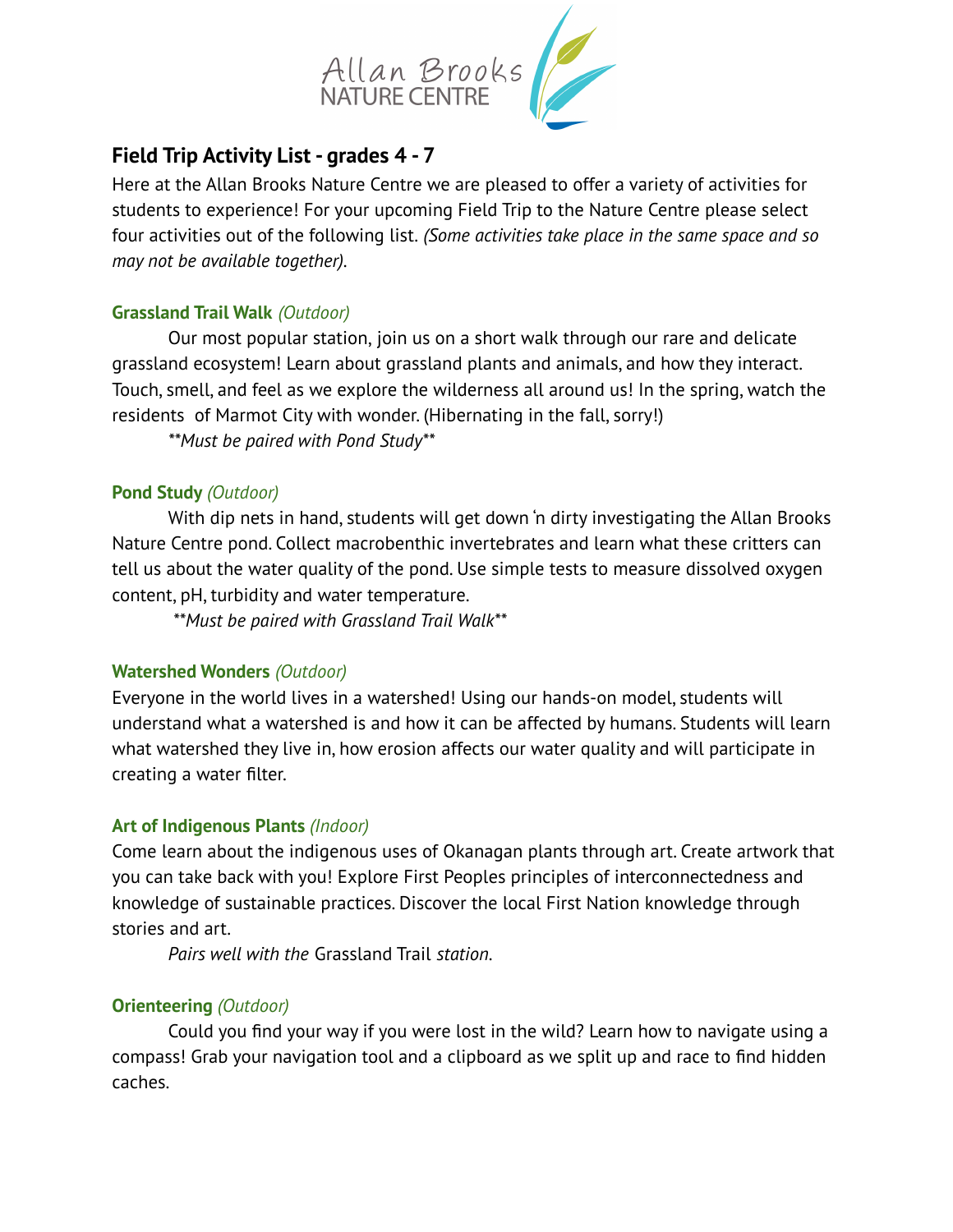#### **Soundscape Investigation** *(Outdoor)*

What are soundscapes? How does noise pollution affect them and how are they used as tools to gauge ecosystem health? Learn all about the importance of natural sounds through discussion and hands-on soundscape creation!

#### **Predators & Prey** *(Indoor)*

From the silently stalking cougar to the lightning-fast falcon, predators everywhere have to hunt and eat! Examine real predator skulls, listen for the silent flapping of an owl surprising its prey and discuss the unique adaptations and hunting strategies used by different types of predators.

### **Nature Journaling** *(Outdoor)*

Listen, feel, experience. Nature Journaling is a simple and creative way for students to improve their skills of observation and to learn to look closely at nature all around them. Students will learn how to start their own nature journal, and build skills and knowledge as a naturalist.

### **Birding for Beginners** *(Outdoor)*

Join us on a guided birding adventure in the grasslands! Students will learn how to use binoculars, the basics of birding and help us spot common grassland species, such as the Tree Swallow, Western Meadowlark, Eastern and Mountain Bluebirds!

#### **Slither, Hop, Crawl** *(Indoor)*

Discover the amazing world of reptiles and amphibians! Meet our resident reptiles and explore the unique adaptations that have allowed them to thrive for millions of years! Learn about species that call the Okanagan home.

#### **Honey Bees & Pollination** *(Indoor)*

What's the buzz about pollination? Get up close and personal with our live bee colony and learn about honey bees, pollination, and how plants rely on different animals, or even the wind, to be pollinated!

*(Availability of this lesson is dependent on the arrival of our Live Bee Colony from their overwintering location - timing is dependent on seasonal conditions)*

#### **Bird Beak Adaptations** *(Indoor)*

Why do ducks have flat beaks? What's the point of a hummingbird's long bill? Bird beaks are strongly shaped by the food they eat! But don't take our word for it, join us in a